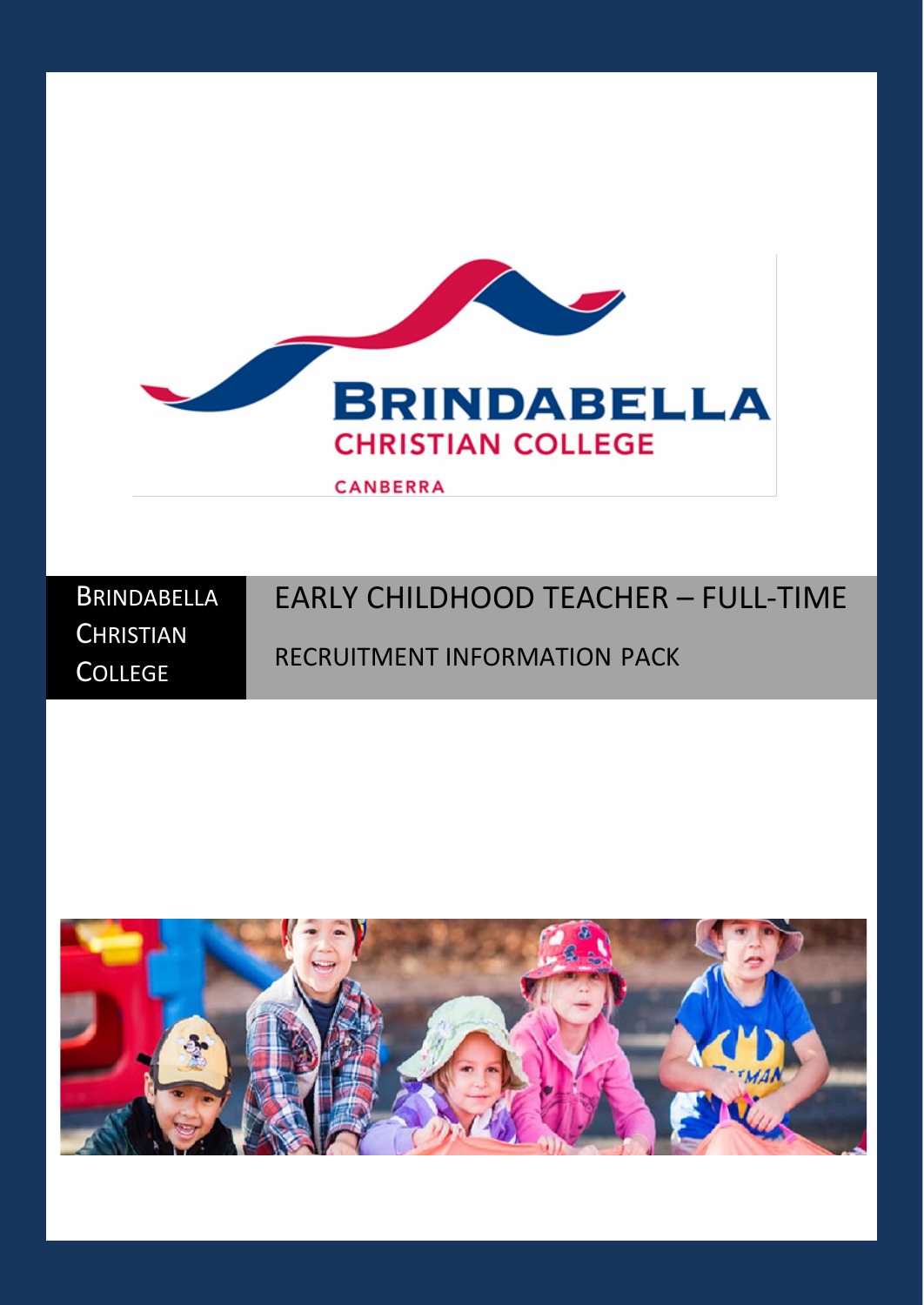# **Introduction to Brindabella Christian College, Canberra**

#### **Vision Statement**

The vision of Brindabella Christian College is to advance a community of Wisdom, Integrity, Service and Excellence, in and through Christian Education.

#### **BACKGROUND**

For almost forty years Brindabella Christian College, formerly O'Connor Christian School, has provided a holistic approach to education based on Christian values and beliefs.

Beginning with 2 teachers and 29 students in 1980, Brindabella Christian College now covers two campuses in Central and Norwest. Our students are taught to pursue a life of wisdom, integrity, service and excellence in, and through, Christian Education.

Preparing young people in a changing world which can be complex and ambiguous, demands that the significant adults in a young person's life lead and learn alongside them with purpose, compassion and humility. The College seeks to actively influence the lives of a greater number of young people. It believes that the most authentic way of achieving students success is via the offering of a high-quality Christian education.

The College supports Christian families, and those sympathetic to the Christian worldview, to raise their children in a safe and caring environment. The school partners with parents in the education of their children, supported by Christian staff.

The College is a member of Christian Schools Australia, and the Association of Independent Schools, ACT. The Central Campus caters for children from 3 years of age through to Year 12 and, the Norwest Campus caters for babies and children aged 6 months of age to Year 6.

#### **Values**

As a Christian school we value –

*Wisdom, Integrity, Service, and Excellence*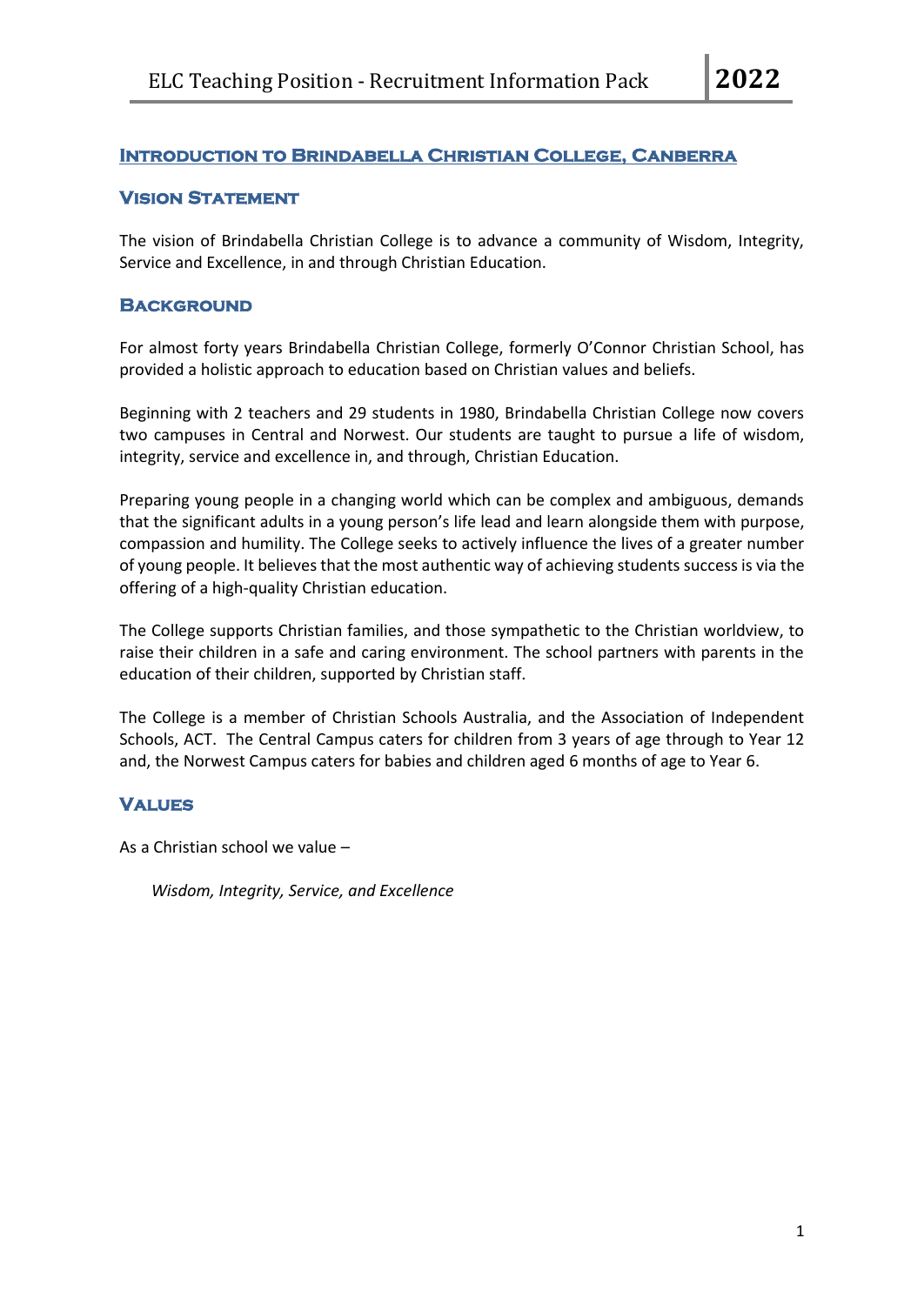# **Mission**

Brindabella Christian College will achieve its vision by:

- Offering a 'high quality education' with a Christian world view that encompasses traditional Academic, Arts and Culture, Languages (Mandarin), Sport, Social and Spiritual development
- Immersing God into the daily life of all students from ELC Year 12
- Attracting, retaining and developing Christian staff of the highest calibre
- Increasing access to its model of Christian education through expansion of its geographic footprint and offer across Canberra
- Positively influencing the lives of others through education and community building.

### **Immutable Tenets**

Underpinning the Vision, Mission and Values are a set of tenets which Brindabella Christian College holds as sacrosanct. These are central to the identity and tradition of the school and will not be compromised under any circumstance. These include:

- Christian education where God is present in the daily life and work of the College
- Co-education from Early Learning to Year 12
- Service to others
- Non selective entry
- Individual focus on each student achieving their personal best
- Strong community connection

# **Operational Philosophy of the School**

The core work of Brindabella Christian College is to provide students a high-quality education through a Christian worldview, from the infant developmental stage to the completion of the secondary years.

The College seeks to achieve student centered education by:

- o Quality Education
	- Evidence based Academic Programs, Pedagogy and Practice
	- Measurement of student value add learning analytics and data analyses and tracking at individual student level
	- Use of a Learning Management System (Schoolbox)
- o Staff
	- Recruitment of high quality staff to support the teaching, administration and Christian philosophies of Brindabella Christian College and its future growth.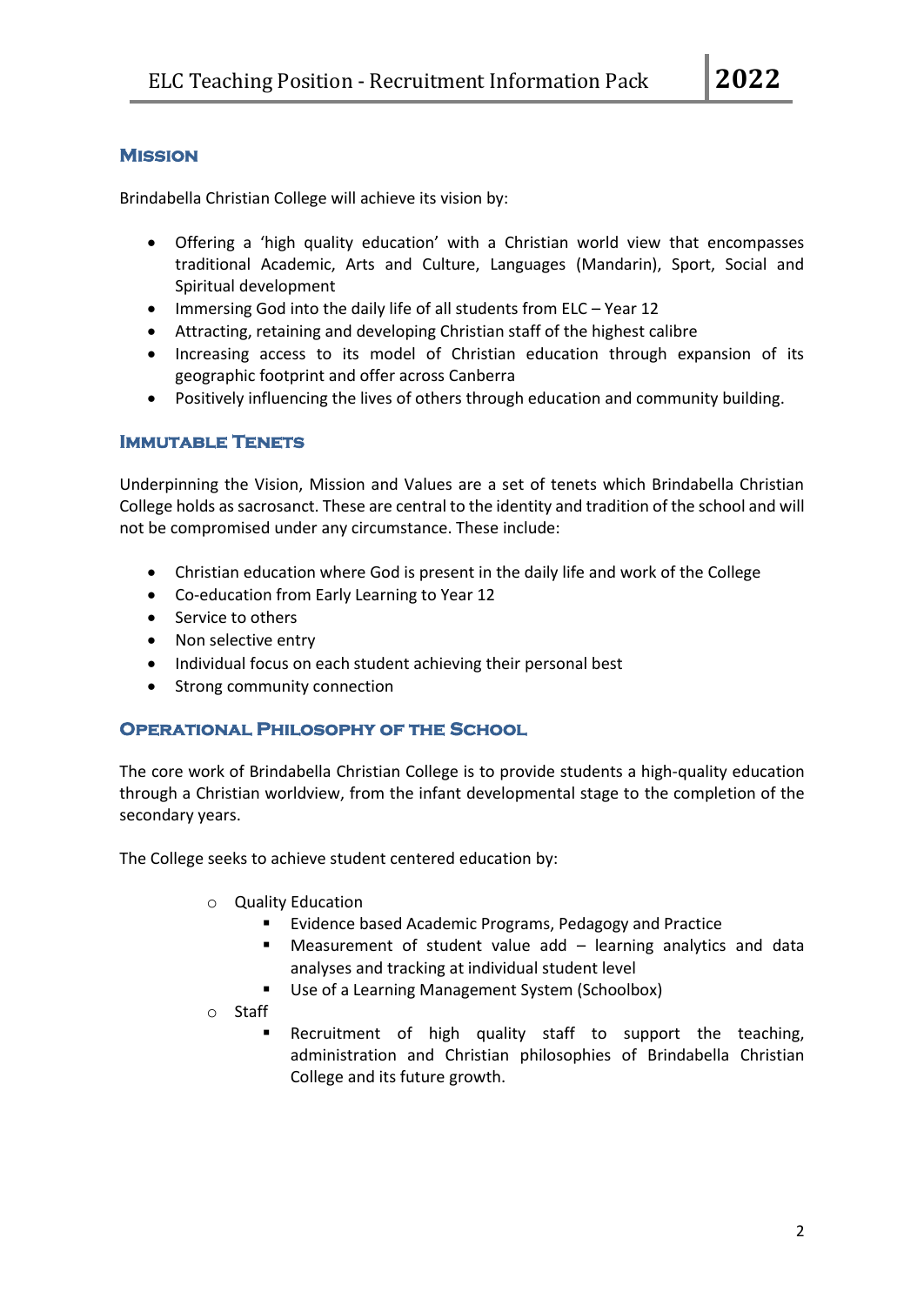### **Governance**

Brindabella Christian College is governed by the Board of Directors. The Directors are responsible for setting the strategic view, the schools' policies, philosophy of the school and regulatory compliance

Five committees are operated by the Board –

- Executive
- Finance Committee
- Governance and Risk Committee
- Futures and Resource Planning Committee
- Education Committee.

The Board appoints the Director who assumes overall responsibility for the day-to-day operation and management of the Early Learning Centre's and Out of School Hours Care Services.

#### **Faith Basis of Employment**

Appointment to this position is conditional upon you having and retaining during the term of the appointment a firm personal belief consistent with the Statement of Faith attached to your letter of offer from the College. This is inclusive of an active commitment to and involvement with a Christian Church holding a doctrinal position consistent with the Statement of Faith, this being an essential condition and inherent requirement of your appointment and continuing employment.

Should you cease to have a firm personal belief consistent with the Statement of Faith or cease to maintain an active commitment to and involvement with an appropriate Christian Church you must inform the Director and/or Board immediately. In such an event the College may terminate your employment opportunity summarily in accordance with the provisions outlined in your letter of appointment.

#### **Teaching Position – Early Childhood teacher**

We are seeking an exceptional person to join our College as an early childhood teacher. The position is full-time.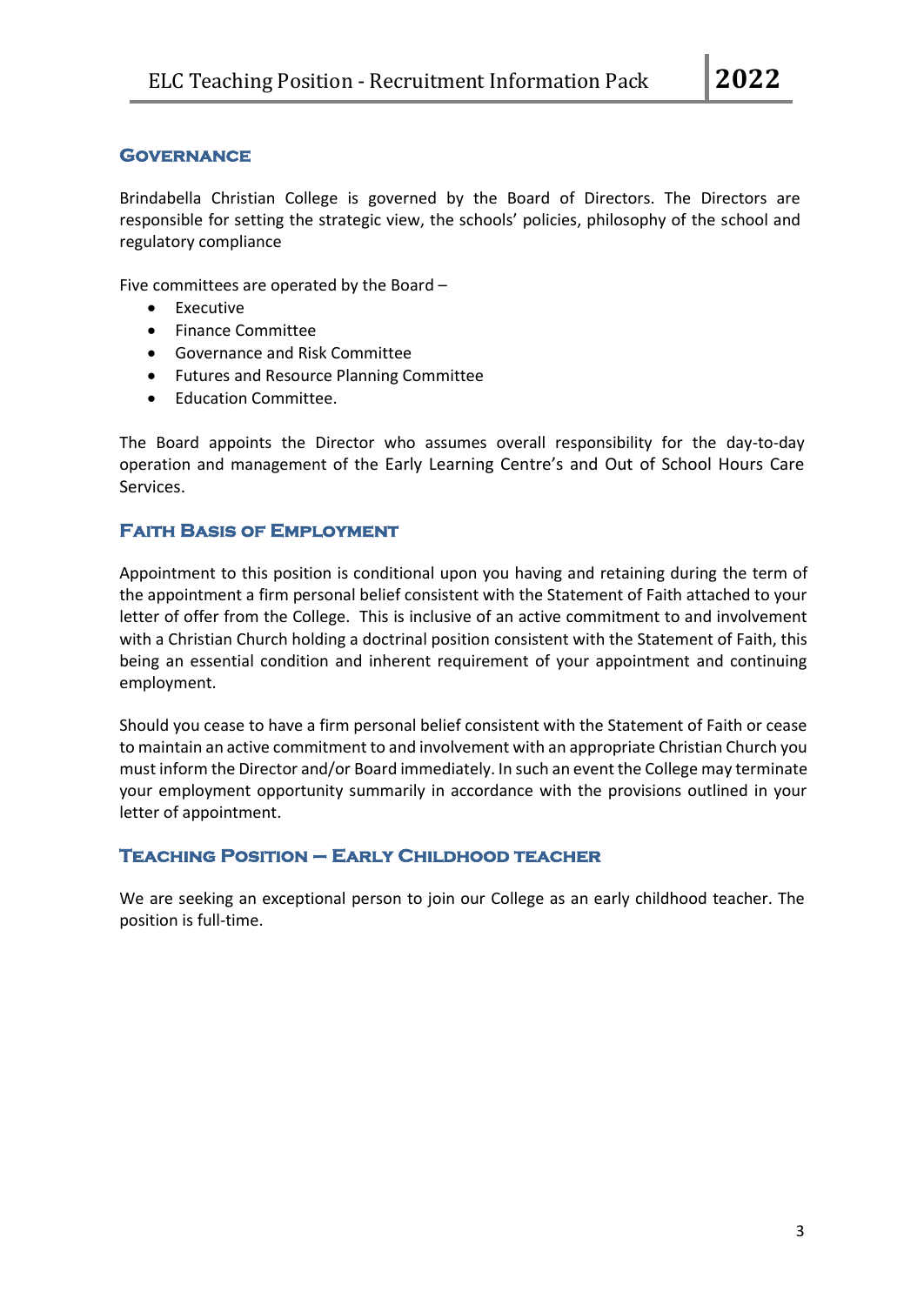### **Position Description / Responsibilities**

At Brindabella Christian College all staff are expected to support the strategic direction of College, its Board, staff, students and families. They will:

- Support Educational Teams in upholding and engaging in the provision of a Christcentered education through the WISE vision and philosophy and in accordance with the National Quality Framework (NQF) National Quality Standards (NQS) and Regulatory requirements
- Take responsibility for the implementation of the Educational Program, for the day-today communication with parents at the Service and uphold the management-directed standard of the Service
- Support their team in delivering an excellent standard of education to the children, focusing on the main curriculum areas of Biblical Living, Literacy, Numeracy, STEM, The Arts and secondary languages
- Provide support to BCC ELC staff in consultation with their teams, the Director and Coordinator
- Support and actively uphold the Christian ethos of the College
- Provide a current and stimulating learning environment, which is supported by current practice and pedagogy, effective educational approaches and appropriate assessment
- Integrate ICT into the learning experiences of students in the classroom
- Exhibit classroom management strategies, which allow each child to learn unimpeded by others
- Maintain accurate, evidence informed reporting of each student's progress as per regulatory and EYLF requirements
- Comply with relevant legislative requirements, codes of ethics and conduct established by regulatory authorities and the College
- Maintain professional reading and learning to ensure awareness of current and best practice
- Perform other duties as required by the Director and Coordinator

# **Role Responsibility**

The Early Childhood Teacher, reports to and operates under the general direction of the Director of ELC, and interacts with Coordinators, Lead Educators and Co-workers.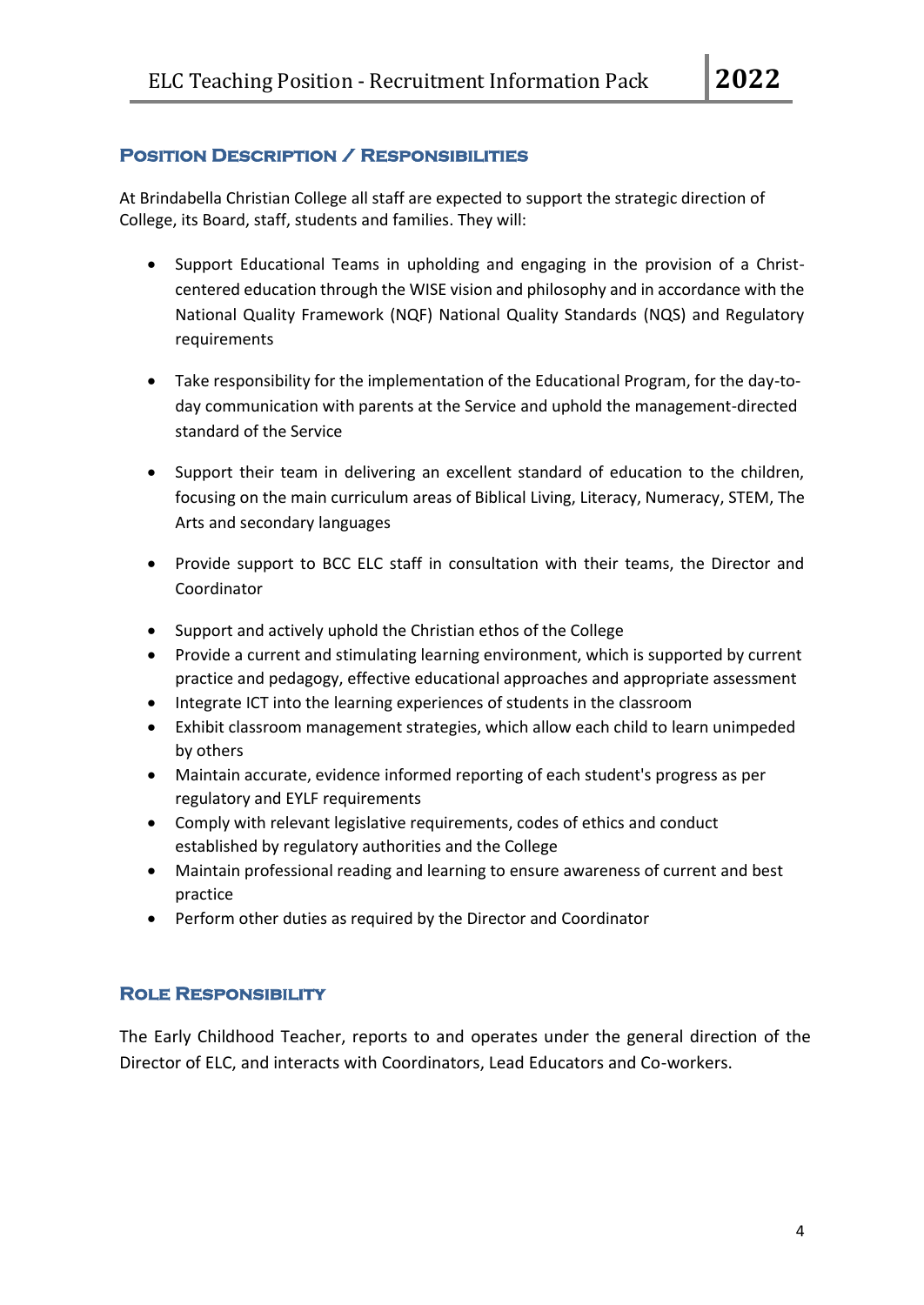# **Appraisal / Review Conditions**

Bi-Annual Performance Review, with the first occurring around six (6) months.

### **Attendance at Meetings and Professional Development**

- Attendance at meetings as required.
- Participation in professional development and training activities

A plan for your Professional Development in the coming 12 months (and beyond) will be determined with the Director of Early Learning Centres.

#### **Other duties**

It should be noted that, while detailed, this job description is not exhaustive and the Board or the Director may at their discretion vary the responsibilities of the Early Childhood Teacher as required. Employees will also be required to follow any other job-related instructions and school policies, and to perform other job-related duties requested by their manager to support the school's compliance with its legislative obligations. The manager may, through consultation with the employee, vary the responsibilities of the position temporarily as required, but within the skills and responsibility levels appropriate to the position.

# **Qualifications, Knowledge and Experience Required**

### **Essential Selection Criteria**

#### Qualifications

- Bachelor of Education in Early Childhood Education or ACECQA recognised equivalent
- Current approved First Aid Certificate
- Current Mandatory Reporting
- Current WWVP Clearance or ability to gain prior to commencement of employment

#### Knowledge, Skills and Experience

- Work collaboratively with Director ELC and other staff
- A commitment to the BCC Statements of Faith, Vision, Mission and Values
- Enjoy working with young children and have sensitivity to their vulnerabilities
- Demonstrated knowledge of effective educational programs and assessment
- Excellent communication with staff, parents, babies and small children
- Apply EYLF, The Developmental Milestones, NQF and NQS knowledge, through evidence based educational programs which facilitate successful student learning
- Provide and support an organised and challenging program to meet the individual needs of students, consistent with the aims and objectives of Christian Education.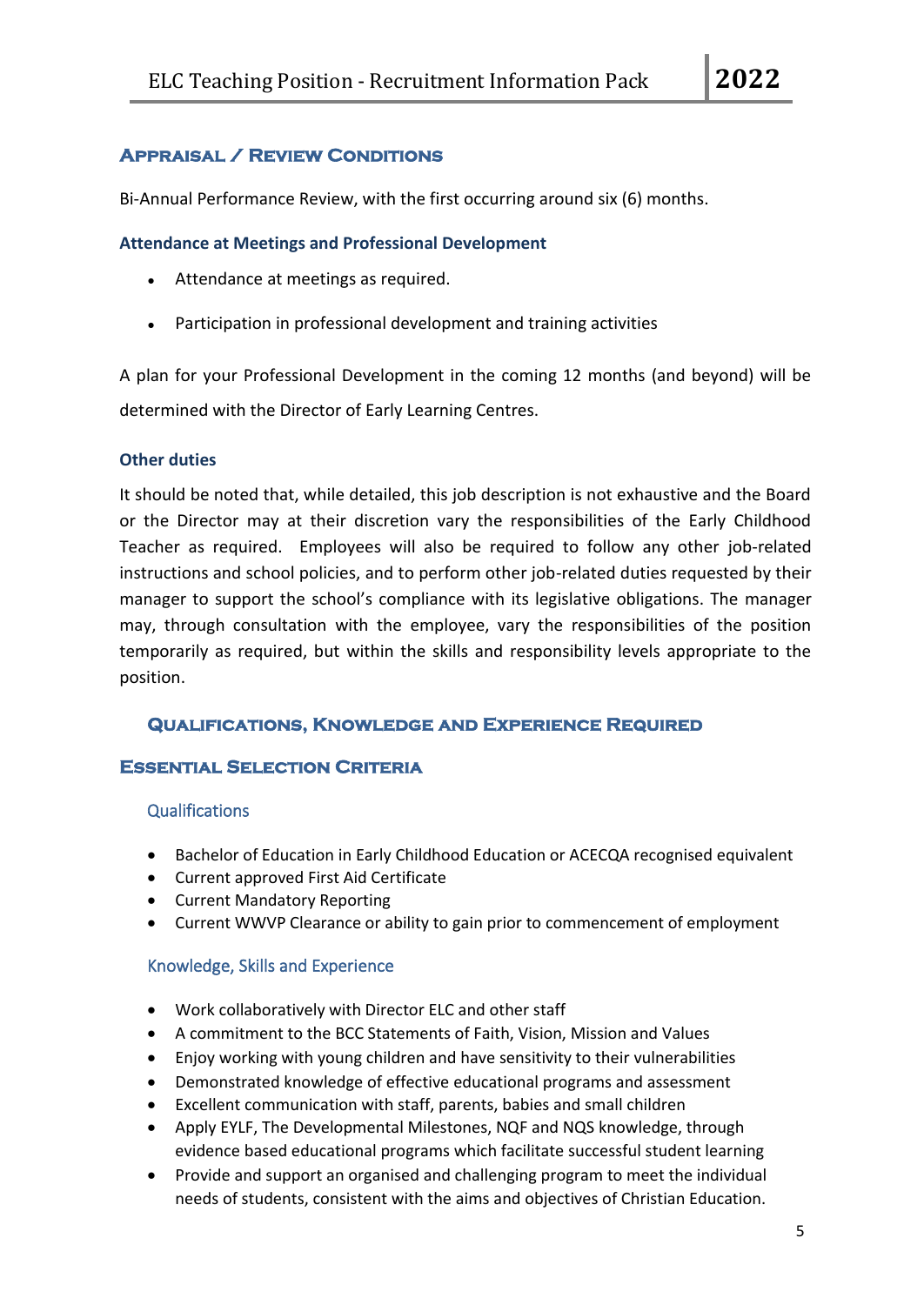• Use a range of effective educational approaches, taking into account individual learning styles and differentiation

# **Faith basis of employment**

- Demonstrated ability to ensure that the Biblical World view is integrated into the curriculum and teaching based on the infallible Word of God
- Act consistently with the Christian content within the 'Faith Basis of Employment' and the 'Lifestyle Agreement and Intention to Continue' statements within the College letter of offer and the Multi-Enterprise Agreement (all documents are available from the school's website)

# **Desirable Selection Criteria**

- 1. teaching experience, noting new graduates are encouraged to apply
- 2. Full Covid -19 Vaccination

# **Personal Skills and Attributes**

- Active participation in a church community
- A passion for teaching
- A sense of trust and honesty
- Energy, enthusiasm and a willingness to grow
- Team spirit and loyalty
- Excellent time management skills
- Excellent communication skills both written and verbal
- Can work well independently and as part of a team

# **Terms of Appointment**

- The ordinary hours of work are 38 hours per week. Actual times are negotiable. Four weeks annual leave.
- Salary and other conditions will be in line with the ACT Christian Schools [Teaching](https://www.bcc.act.edu.au/__media_downloads/3246/ACT%20Christian%20Schools%20Teaching%20Satff%20MEA%202020.pdf?downloadable=1) Staff [Multi-Enterprise](https://www.bcc.act.edu.au/__media_downloads/3246/ACT%20Christian%20Schools%20Teaching%20Satff%20MEA%202020.pdf?downloadable=1) Agreement 2020. The salary classification for this position will depend on qualifications and experience.
- Ongoing employment is subject to satisfactory performance in bi-annual reviews. The first shall be at 6 months at the conclusion of the probation period.
- Travel may be required between the Lyneham and Charnwood campuses.

Applicants for the position of ELC Early Childhood Teacher are required to demonstrate highlevel performance against the stated selection criteria, submit a copy of their curriculum vitae and include in their application the following information:

- 1. Full name
- 2. Academic and professional qualifications
- 3. Religious affiliation and any church activities